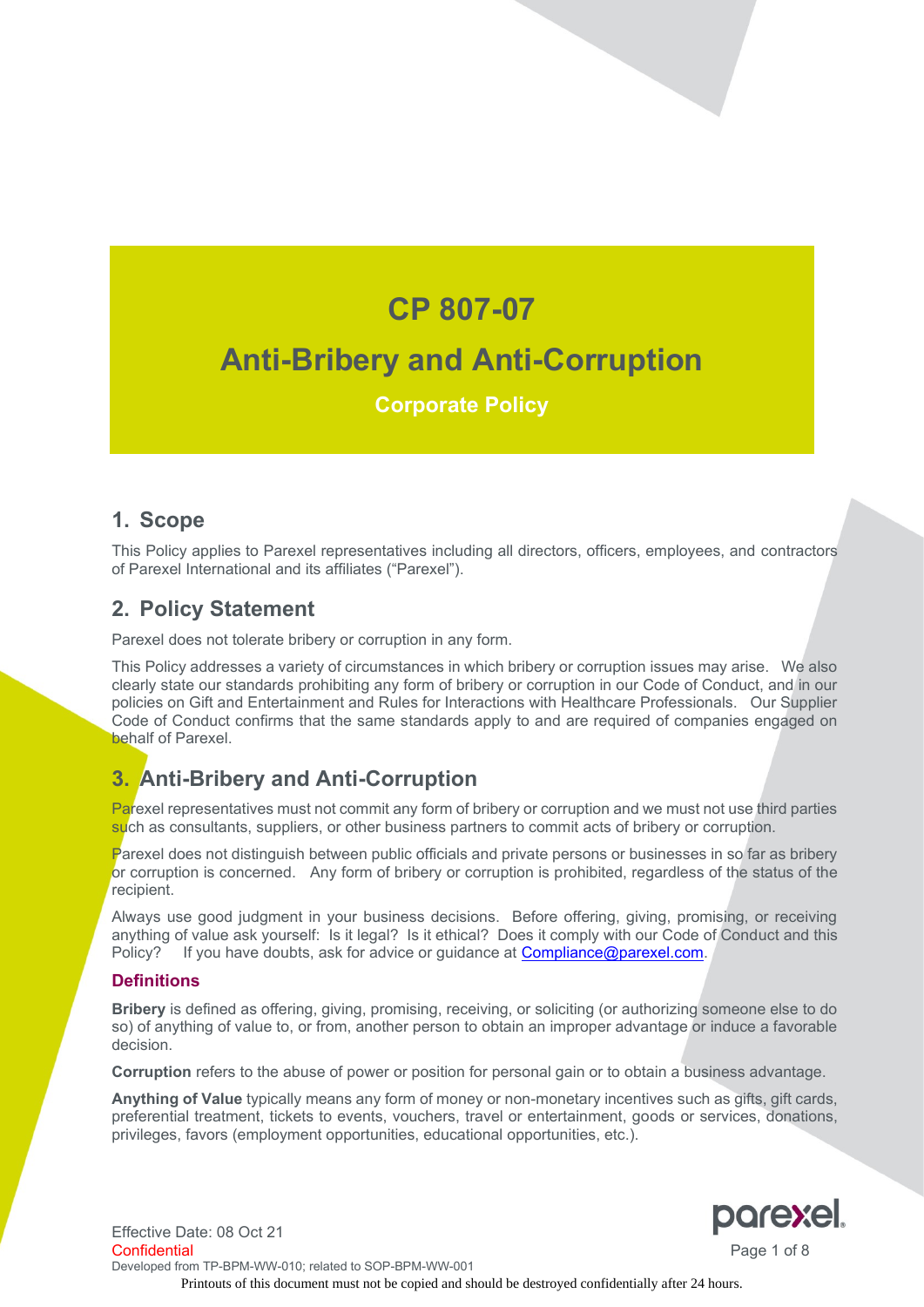

## **4. Gifts & Entertainment**

This policy is not intended to prohibit the following practices provided they are appropriate, proportionate, and are properly recorded and in line with Parexel's CP 820: Gift & Entertainment Policy:

- normal meals and hospitality.
- nominal value, branded gifts.
- fast tracking a process which is permitted only if a government agency offers expediting services according to publicly available or listed rates.

#### **5. Facilitation Payments**

Parexel prohibits the offering, or authorizing the offer, of a facilitation payment irrespective of whether the law in that country permits facilitation payments.

#### **Definition**

**Facilitation Payments** are payments to a government official to expedite the performance of a routine, non-discretionary governmental action. These payments are typically intended to influence the timing of a public official's actions such as, payments to expedite the issuance of a visa or clearing goods through customs. Payments for expedited services (e.g., expedited via processing) are permitted only if a government agency offers expediting services according to publicly available rates.

## **6. Accounting – Books, Records & Internal Controls**

Parexel must prepare and maintain books and records that accurately and in reasonable detail document the source and use of Parexel's expenses, revenues, and assets. All relevant financial controls and approval procedures must be followed. Cash payments should be avoided.

If any employee knows or believes that a payment has been or will be recorded improperly or in any manner that conceals, distorts, or otherwise misrepresents the true and accurate nature of the transaction, the employee must immediately report suspected or known violations in accordance with section 12 Reporting Misconduct.

## **7. Healthcare Professionals & Government Officials**

Healthcare Professionals (HCPs) working in government owned hospitals are considered government officials. However, in some countries HCPs are public officials irrespective of whether they are working at a government institution. In almost all countries special rules apply to our relationships with HCPs; please refer to the Parexel policy 'Rules on Interactions with Healthcare Professionals' for more information.

Any relationship with government or public officials must be in strict compliance with the rules, regulations, and codes to which they are subject (i.e., local, state, and national laws, their employer's policies, etc.). Any benefit conveyed to a public official must be fully transparent, properly documented and accounted for, and legal under this policy and under local/regulations and codes.

Remember - you may never give any kind of gift, or item of value, whether personal, culturally accepted, branded or unbranded, to a government official or an HCP.

Examples of prohibited actions are:

- Compensation of an HCP for services in excess of fair market value.
- Allowing a trial site to retain sponsor equipment at the end of the trial without proper approval and documentation.

## **8. Interacting with Third Parties**

Parexel and our representatives are liable under anti-bribery laws for the acts of Suppliers that act on our behalf. Parexel has implemented policies and procedures to ensure that it forms business relationships with reputable and qualified partners and representatives who will comply with applicable anti-bribery laws.

CP 807-07: Anti-Bribery and Anti-Corruption Effective Date: 08 Oct 21 Confidential Page 2 of 8 Developed from TP-BPM-WW-010; related to SOP-BPM-WW-001

Printouts of this document must not be copied and should be destroyed confidentially after 24 hours.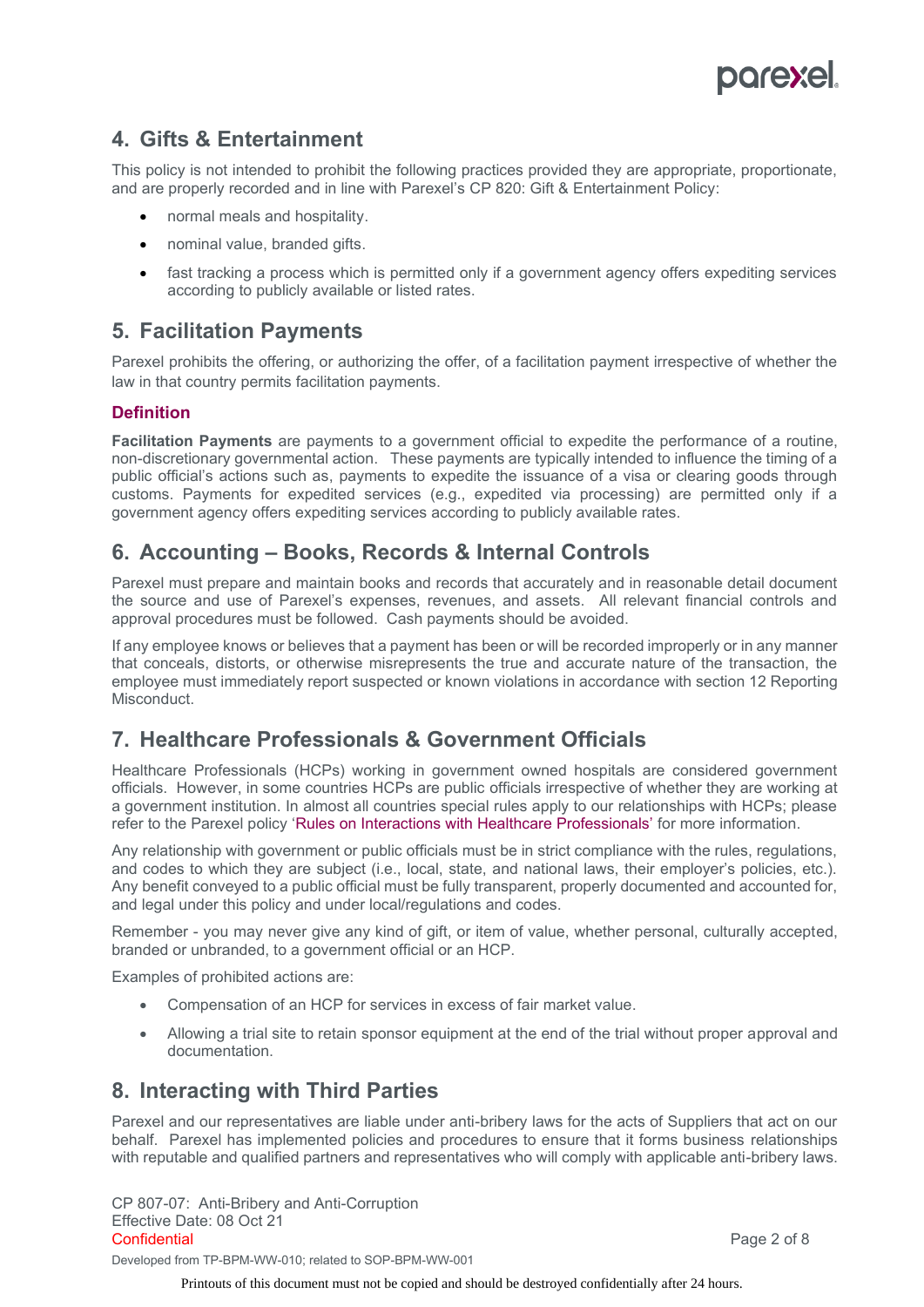

These policies and procedures require that compliance due diligence screening is conducted, and that certain contractual language is included in agreements with third parties.

### **9. Mergers, Acquisitions & Joint Ventures**

Parexel will carry out robust due diligence screening on entities that may be the subject of merger, acquisition, or a joint venture. A risk mitigation plan will be developed to address any identified bribery or corruption risks.

## **10. Lobbying, Political Contributions, and Charitable Donations**

Parexel has established policies on activities associated with any type of lobbying, political contributions, or charitable donations. Please refer to the following policies for additional information:

- Code of Conduct (political and charitable donations).
- CP 810: Lobbying Policy.

#### **11. Training**

All new Parexel employees and contractors must complete anti-bribery and anti-corruption training within the first three months of employment and annually thereafter. Compliance with this requirement will be tracked by the Chief Compliance Officer and will be reported quarterly to the Executive Leadership Team.

## **12. Reporting Misconduct**

Employees are obligated to ask questions, seek guidance and speak up if they observe or suspect that something is illegal, inappropriate, or violates any anti-bribery or anti-corruption laws, this policy, or our Code of Conduct.

Employees and third parties can refer to CP 817: The "Speak Up" Program, which outlines a structured approach for asking questions, reporting a concern or misconduct, as well how to follow up on a submitted report. The "Speak Up" Program includes our Ethics Hotline which enables you to submit information confidentially, with the option to report it anonymously.

## **13. Violations**

Violation of this policy will subject an individual to internal disciplinary action, up to and including termination of employment. Parexel also reserves the right to and may be required to refer matters to applicable law enforcement authorities.

Printouts of this document must not be copied and should be destroyed confidentially after 24 hours.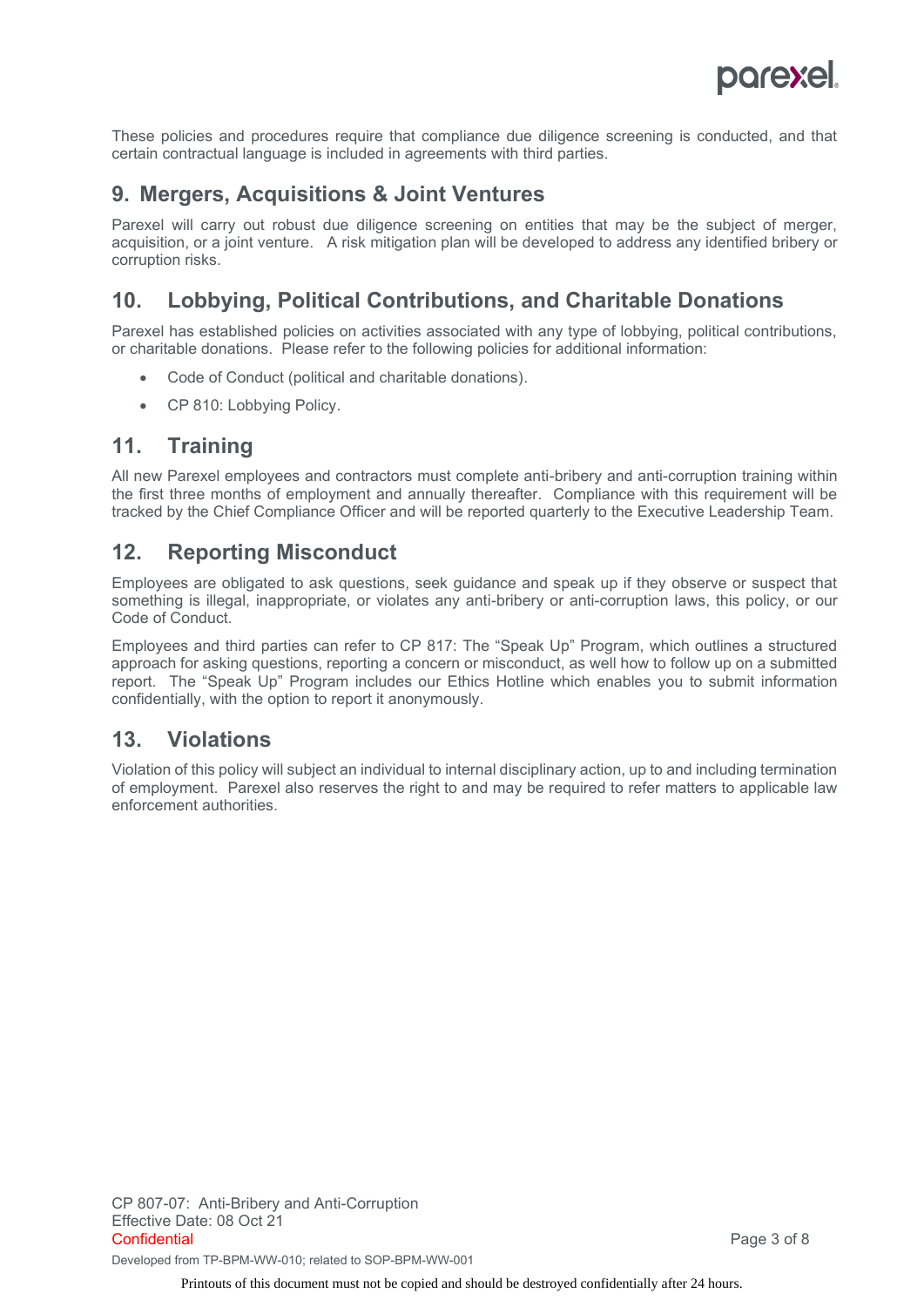# parexel.

## **14. RASCI Chart**

|                                                      | <b>GC</b> | CCO | Representatives | CEO |
|------------------------------------------------------|-----------|-----|-----------------|-----|
| Creation and maintenance of Policy                   | A         | R   |                 |     |
| <b>Communication of Policy</b>                       | A         | R   |                 |     |
| Completing Anti-Bribery and Anti-Corruption Training |           | A   | R               |     |
| <b>Reporting Violations</b>                          |           | A   | R               |     |
| <b>Investigating Reports of Violations</b>           | A         | R   | $C_i$           | C:  |

CCO – Chief Compliance Officer; CEO – Chief Executive Officer; GC – General Counsel

Representatives include employees, officers and directors and contractors

#### **Legend:**

| <b>R</b> - RESPONSIBLE | Person/people who are/will be responsible for implementation of the decision |
|------------------------|------------------------------------------------------------------------------|
| A - ACCOUNTABLE        | Individual who has ultimate authority/responsibility to make a decision      |
| S-SUPPORT              | Individual who supports process activity                                     |
| <b>C</b> - CONSULTED   | Person/people whose input/opinion is required for the decision               |
| $C_i$ -                | CONSULTED for input                                                          |
| $C_{a}$ -              | CONSULTED for agreement                                                      |
| <b>I-INFORMED</b>      | Person/people who need to know of the decision                               |
|                        |                                                                              |

## **15. Referenced Documents**

| <b>Document Number</b> | <b>Document Title</b>                |
|------------------------|--------------------------------------|
| <b>CP 810</b>          | <b>Lobbying Policy</b>               |
| CP 817                 | The "Speak Up" Program               |
| CP 820                 | <b>Gift and Entertainment Policy</b> |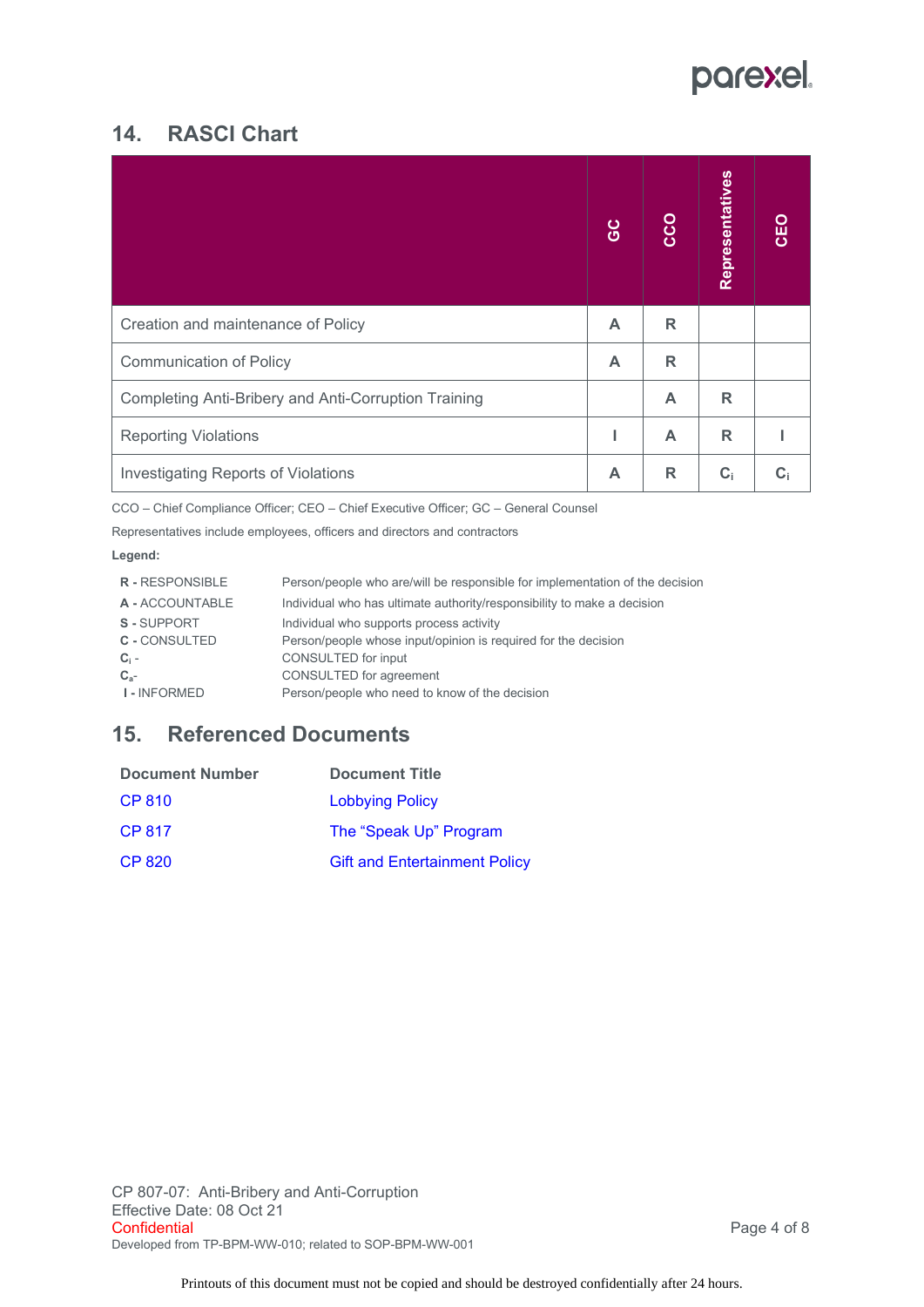

## **16. Revision History**

| <b>Code Version:</b>                                                                                                                  | 807-07                                                                                                                                                                                                                                                                                                                                                                                                                                                                                                                                                                               | <b>Effective Date:</b>                 | 08 Oct 21 |  |
|---------------------------------------------------------------------------------------------------------------------------------------|--------------------------------------------------------------------------------------------------------------------------------------------------------------------------------------------------------------------------------------------------------------------------------------------------------------------------------------------------------------------------------------------------------------------------------------------------------------------------------------------------------------------------------------------------------------------------------------|----------------------------------------|-----------|--|
| <b>Policy Owner:</b>                                                                                                                  | Mike Crowley                                                                                                                                                                                                                                                                                                                                                                                                                                                                                                                                                                         | <b>Replaces Document:</b>              | 807-06    |  |
| <b>Responsible Unit:</b>                                                                                                              | Corporate                                                                                                                                                                                                                                                                                                                                                                                                                                                                                                                                                                            | <b>Active Country / Region / Unit:</b> | Worldwide |  |
| <b>Summary of Change:</b>                                                                                                             |                                                                                                                                                                                                                                                                                                                                                                                                                                                                                                                                                                                      |                                        |           |  |
| $\bullet$<br>$\bullet$<br>$\bullet$<br>$\bullet$<br>$\bullet$<br>$\bullet$<br>$\bullet$<br><b>Associated Documents:</b>               | Changed title from Compliance with Anti-Bribery Laws to Anti-Bribery and Anti-Corruption.<br>Transferred content to the new CP template.<br>Alignment with new Code of Conduct.<br>Clear guidelines of expectations regarding what is prohibited by the Policy.<br>Expanded scope of bribery or corruption with any individual or entity versus just foreign officials.<br>Included references to CP 820 Gift and Entertainment Policy.<br>Training reported to ELT and not the AFC Chair.<br>Eliminated Section 3 - Background.<br>General rewording to make it more user-friendly. |                                        |           |  |
|                                                                                                                                       |                                                                                                                                                                                                                                                                                                                                                                                                                                                                                                                                                                                      |                                        |           |  |
| <b>New</b>                                                                                                                            | None                                                                                                                                                                                                                                                                                                                                                                                                                                                                                                                                                                                 |                                        |           |  |
| Updated (Changed)                                                                                                                     | None                                                                                                                                                                                                                                                                                                                                                                                                                                                                                                                                                                                 |                                        |           |  |
| Retracted (Removed)                                                                                                                   | None                                                                                                                                                                                                                                                                                                                                                                                                                                                                                                                                                                                 |                                        |           |  |
| Obsolete (Replaced)                                                                                                                   | None                                                                                                                                                                                                                                                                                                                                                                                                                                                                                                                                                                                 |                                        |           |  |
|                                                                                                                                       |                                                                                                                                                                                                                                                                                                                                                                                                                                                                                                                                                                                      |                                        |           |  |
| <b>Code Version:</b>                                                                                                                  | 807-06                                                                                                                                                                                                                                                                                                                                                                                                                                                                                                                                                                               | <b>Effective Date:</b>                 | 12 May 17 |  |
| <b>Policy Owner:</b>                                                                                                                  | <b>Chris Kiezulas</b>                                                                                                                                                                                                                                                                                                                                                                                                                                                                                                                                                                | <b>Replaces Document:</b>              | 807-05    |  |
| <b>Responsible Unit:</b>                                                                                                              | Corporate                                                                                                                                                                                                                                                                                                                                                                                                                                                                                                                                                                            | <b>Active Country / Region / Unit:</b> | Worldwide |  |
| <b>Summary of Change:</b><br>Reviewed with LRM and made general changes to text to align with Corporate Policy standard<br>templates. |                                                                                                                                                                                                                                                                                                                                                                                                                                                                                                                                                                                      |                                        |           |  |
| <b>Associated Documents:</b>                                                                                                          |                                                                                                                                                                                                                                                                                                                                                                                                                                                                                                                                                                                      |                                        |           |  |
|                                                                                                                                       |                                                                                                                                                                                                                                                                                                                                                                                                                                                                                                                                                                                      |                                        |           |  |
| <b>New</b>                                                                                                                            | None                                                                                                                                                                                                                                                                                                                                                                                                                                                                                                                                                                                 |                                        |           |  |
| Updated (Changed)                                                                                                                     | None                                                                                                                                                                                                                                                                                                                                                                                                                                                                                                                                                                                 |                                        |           |  |
| Retracted (Removed)                                                                                                                   | None                                                                                                                                                                                                                                                                                                                                                                                                                                                                                                                                                                                 |                                        |           |  |
| Obsolete (Replaced)                                                                                                                   | None                                                                                                                                                                                                                                                                                                                                                                                                                                                                                                                                                                                 |                                        |           |  |
|                                                                                                                                       |                                                                                                                                                                                                                                                                                                                                                                                                                                                                                                                                                                                      |                                        |           |  |

CP 807-07: Anti-Bribery and Anti-Corruption Effective Date: 08 Oct 21<br>Confidential Developed from TP-BPM-WW-010; related to SOP-BPM-WW-001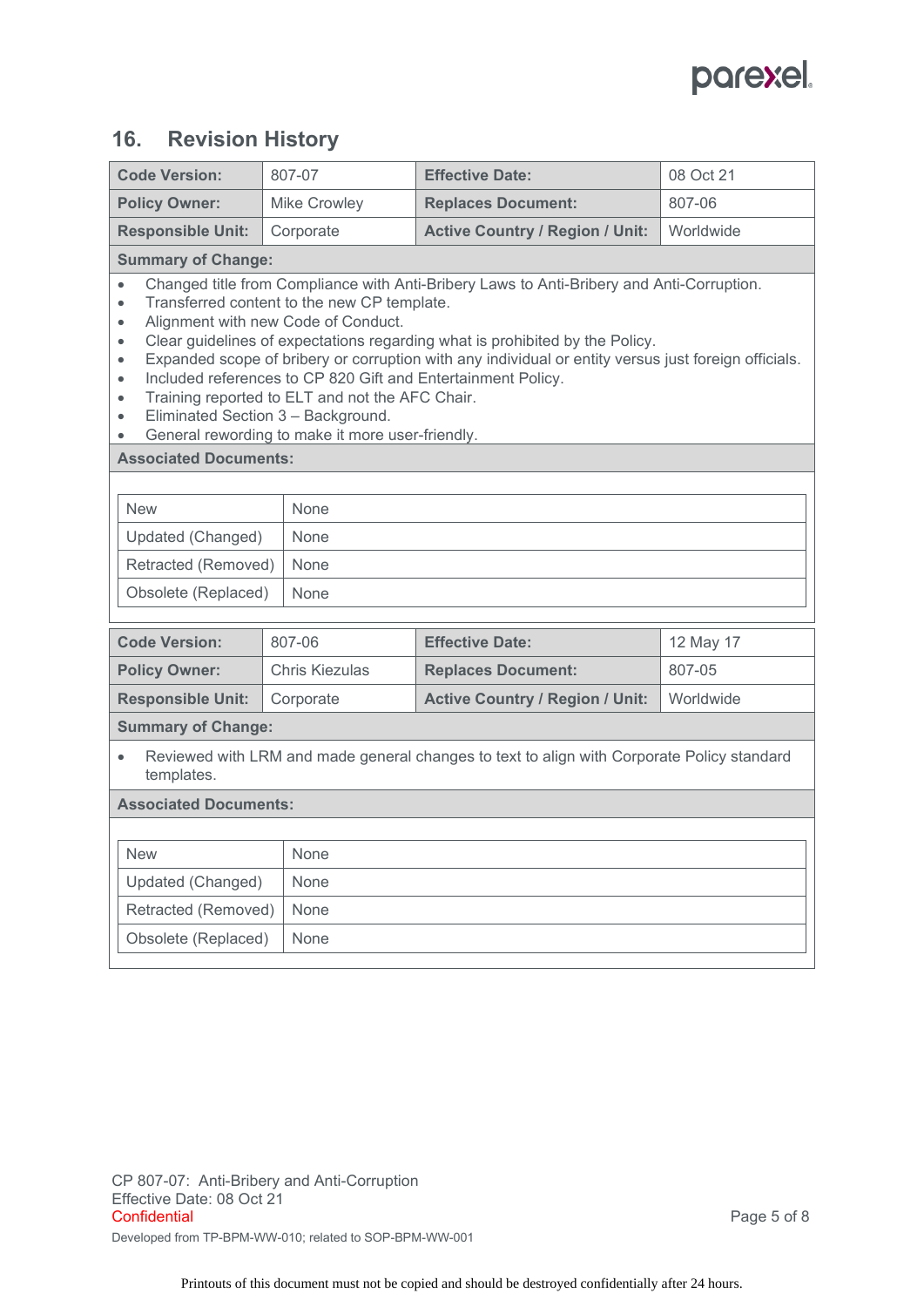

| <b>Code Version:</b>                       | 807-05                                           | <b>Effective Date:</b>                                                                          | 30 Mar 16 |
|--------------------------------------------|--------------------------------------------------|-------------------------------------------------------------------------------------------------|-----------|
| <b>Policy Owner:</b>                       | <b>Dennis Barnes</b>                             | <b>Replaces Document:</b>                                                                       | 807-04    |
| <b>Responsible Unit:</b>                   | Corporate                                        | <b>Active Country / Region / Unit:</b>                                                          | Worldwide |
| <b>Summary of Change:</b>                  |                                                  |                                                                                                 |           |
| are now included.                          |                                                  | The previous version of the CP was not issued with the updated sections 2 and 3. These sections |           |
| <b>Associated Documents:</b>               |                                                  |                                                                                                 |           |
|                                            |                                                  |                                                                                                 |           |
| <b>New</b>                                 | None                                             |                                                                                                 |           |
| Updated (Changed)                          | None                                             |                                                                                                 |           |
| Retracted (Removed)                        | None                                             |                                                                                                 |           |
| Obsolete (Replaced)                        | None                                             |                                                                                                 |           |
| <b>Code Version:</b>                       | 807-04                                           | <b>Effective Date:</b>                                                                          | 18 Dec 15 |
| <b>Policy Owner:</b>                       | <b>Brett Davis</b>                               | <b>Replaces Document:</b>                                                                       | 807-03    |
| <b>Responsible Unit:</b>                   | Corporate                                        | <b>Active Country / Region / Unit:</b>                                                          | Worldwide |
| <b>Summary of Change:</b>                  |                                                  |                                                                                                 |           |
|                                            | Added UK Bribery Act information. New CP format. |                                                                                                 |           |
| <b>Associated Documents:</b>               |                                                  |                                                                                                 |           |
|                                            |                                                  |                                                                                                 |           |
| <b>New</b>                                 | None                                             |                                                                                                 |           |
| Updated (Changed)                          | None                                             |                                                                                                 |           |
| Retracted (Removed)                        | None                                             |                                                                                                 |           |
| Obsolete (Replaced)                        | None                                             |                                                                                                 |           |
|                                            |                                                  |                                                                                                 |           |
| <b>Code Version:</b>                       | 807-03                                           | <b>Effective Date:</b>                                                                          | 31 Jul 13 |
| <b>Policy Owner:</b>                       | <b>Brett Davis</b>                               | <b>Replaces Document:</b>                                                                       | 807-02    |
| <b>Responsible Unit:</b>                   | Corporate                                        | <b>Active Country / Region / Unit:</b>                                                          | Worldwide |
| <b>Summary of Change:</b>                  |                                                  |                                                                                                 |           |
|                                            | New CP format. No changes to text.               |                                                                                                 |           |
| <b>Associated Documents:</b>               |                                                  |                                                                                                 |           |
|                                            |                                                  |                                                                                                 |           |
| <b>New</b>                                 | None                                             |                                                                                                 |           |
| Updated (Changed)                          | None<br>None                                     |                                                                                                 |           |
| Retracted (Removed)<br>Obsolete (Replaced) | None                                             |                                                                                                 |           |
|                                            |                                                  |                                                                                                 |           |
|                                            |                                                  |                                                                                                 |           |

CP 807-07: Anti-Bribery and Anti-Corruption Effective Date: 08 Oct 21<br>Confidential Developed from TP-BPM-WW-010; related to SOP-BPM-WW-001

Page 6 of 8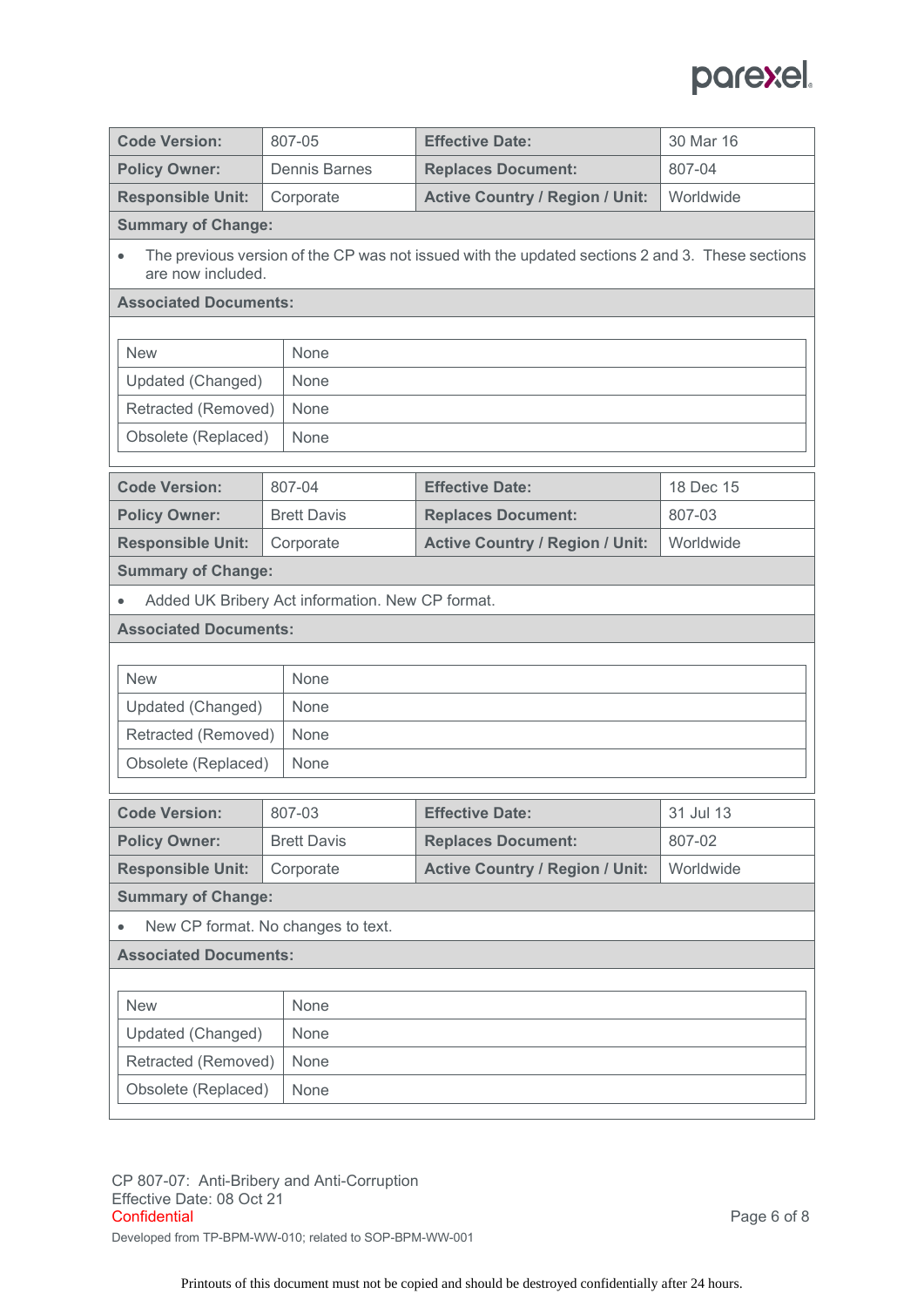

| <b>Code Version:</b>                                                                                    | 807-02          | <b>Effective Date:</b>                 | 20 Jul 11 |  |
|---------------------------------------------------------------------------------------------------------|-----------------|----------------------------------------|-----------|--|
| <b>Policy Owner:</b>                                                                                    | Michael Zurcher | <b>Replaces Document:</b>              | 807-01    |  |
| <b>Responsible Unit:</b>                                                                                | Corporate       | <b>Active Country / Region / Unit:</b> | Worldwide |  |
| <b>Summary of Change:</b>                                                                               |                 |                                        |           |  |
| Sections 2, 4.1 and 4.5 amended in line with review of anti-bribery program.<br>Addition of RACI chart. |                 |                                        |           |  |
| <b>Associated Documents:</b>                                                                            |                 |                                        |           |  |
|                                                                                                         |                 |                                        |           |  |
| <b>New</b>                                                                                              | None            |                                        |           |  |
| Updated (Changed)                                                                                       | None            |                                        |           |  |
| Retracted (Removed)                                                                                     | None            |                                        |           |  |
| Obsolete (Replaced)                                                                                     | None            |                                        |           |  |
|                                                                                                         |                 |                                        |           |  |
| <b>Code Version:</b>                                                                                    | 807-01          | <b>Effective Date:</b>                 | 31 Mar 10 |  |
| <b>Policy Owner:</b>                                                                                    | Michael Zurcher | <b>Replaces Document:</b>              | N/A       |  |
| <b>Responsible Unit:</b>                                                                                | Corporate       | <b>Active Country / Region / Unit:</b> | Worldwide |  |
| <b>Summary of Change:</b>                                                                               |                 |                                        |           |  |
| New CP.                                                                                                 |                 |                                        |           |  |
| <b>Associated Documents:</b>                                                                            |                 |                                        |           |  |
|                                                                                                         |                 |                                        |           |  |
| <b>New</b>                                                                                              | None            |                                        |           |  |
| Updated (Changed)                                                                                       | None            |                                        |           |  |
| Retracted (Removed)                                                                                     | None            |                                        |           |  |
| Obsolete (Replaced)                                                                                     | None            |                                        |           |  |
|                                                                                                         |                 |                                        |           |  |

## **17. Deviations**

| Applicable deviations to this Policy may be accessed in the Deviations area of the Controlled<br>Documents Library (CDL). |                                               |  |
|---------------------------------------------------------------------------------------------------------------------------|-----------------------------------------------|--|
| <b>Location: PMED</b>                                                                                                     | Responsible Administrator: BPM Representative |  |

# **18. Storage**

| <b>Storage of Original Document</b> |                                               |
|-------------------------------------|-----------------------------------------------|
| <b>Location: PMED</b>               | Responsible Administrator: BPM Representative |

CP 807-07: Anti-Bribery and Anti-Corruption Effective Date: 08 Oct 21<br>Confidential Developed from TP-BPM-WW-010; related to SOP-BPM-WW-001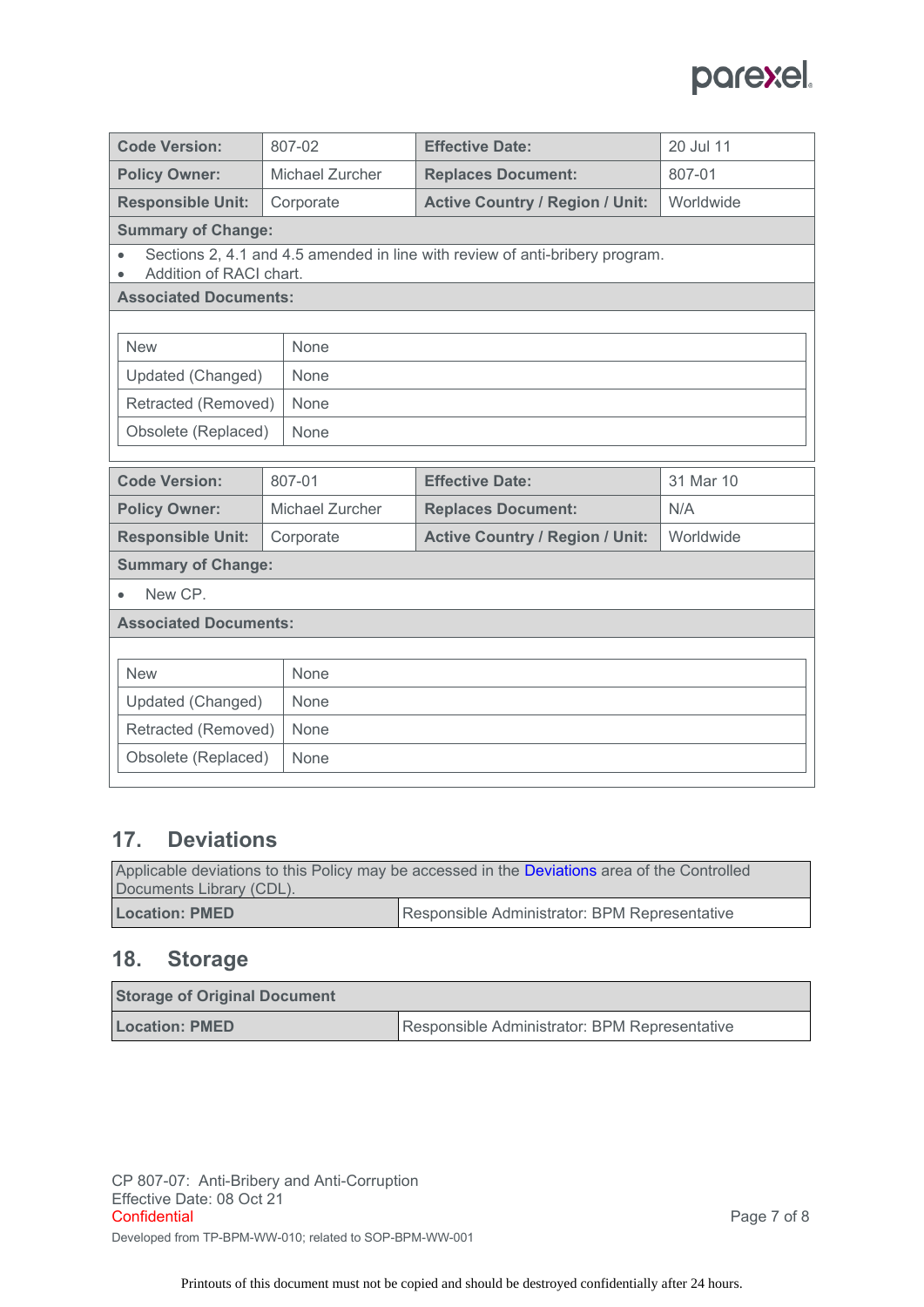

## **19. Signatures**

|                                   | Signatory                                                                    |
|-----------------------------------|------------------------------------------------------------------------------|
| <b>Technical Content Approval</b> | Annelise de Villiers<br>Senior Director & Quality Documents Committee Chair, |
|                                   | <b>Business Process Management</b>                                           |

| <b>Legal &amp; Risk Management Approval</b> | <b>Signatory</b>                                                              |
|---------------------------------------------|-------------------------------------------------------------------------------|
|                                             | <b>Mike Crowley</b>                                                           |
|                                             | Executive Vice President, Chief Administrative Officer<br>and General Counsel |

|                             | Signatory                      |
|-----------------------------|--------------------------------|
| <b>Authorization by CEO</b> | Jamie Macdonald                |
|                             | <b>Chief Executive Officer</b> |